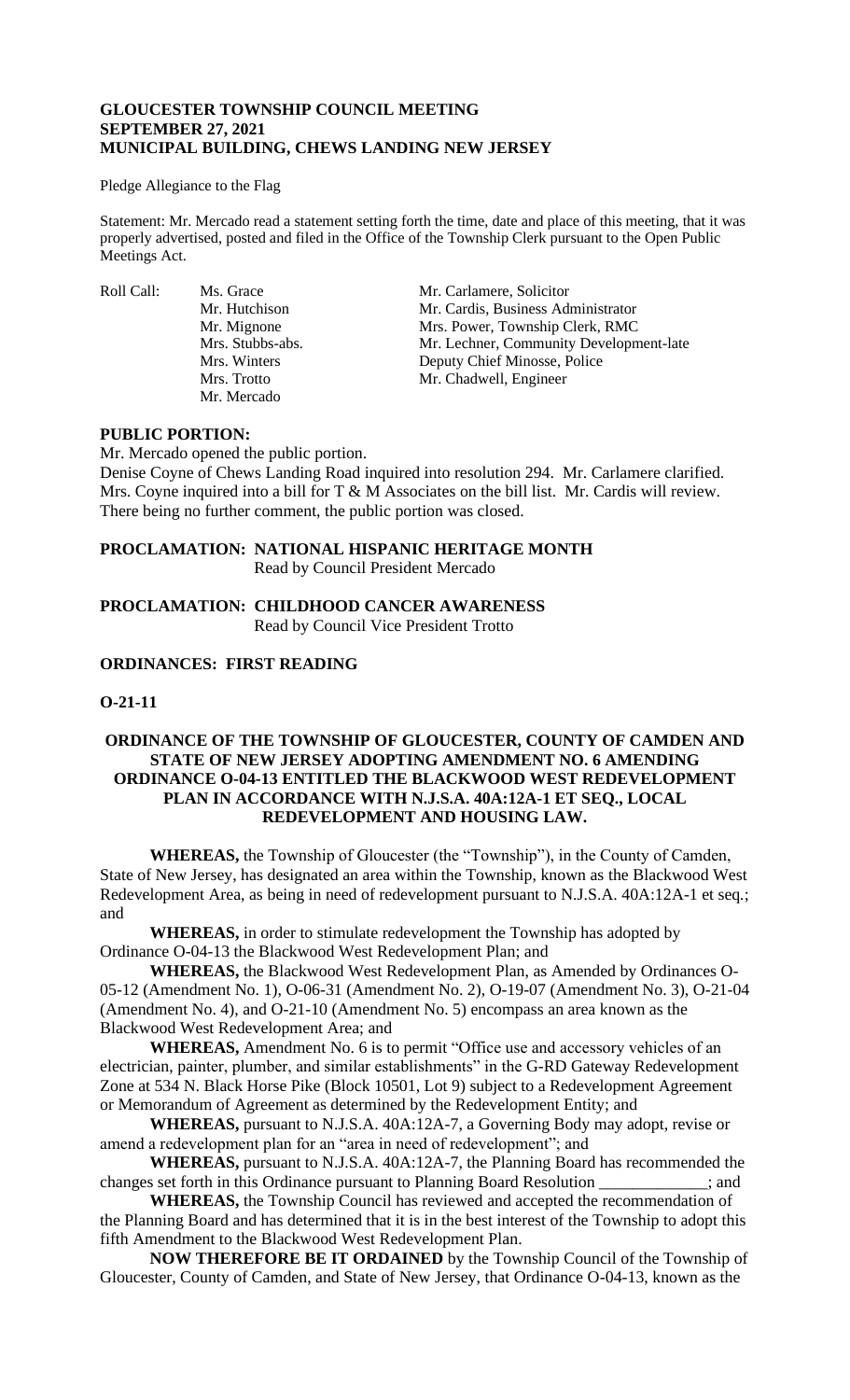Blackwood West Redevelopment Plan, as prepared by the consulting firm Clarke  $\blacklozenge$  Caton  $\blacklozenge$ Hintz dated June 28, 2004 is hereby amended, as follows:

SECTION 1. That the Development Regulations titled "Gateway Redevelopment Zone (G-RD), Section B. Permitted Uses," is hereby amended by adding the following:

"14. Office use and accessory vehicles of an electrician, painter, plumber, and similar establishments at 534 N. Black Horse Pike (Block 10501, Lot 9) subject to a Redevelopment Agreement or Memorandum of Agreement as determined by the Redevelopment Entity.

SECTION 2. All ordinances and provisions thereof inconsistent with the provisions of this Ordinance shall be and are hereby repealed to the extent of such inconsistency.

SECTION 3. If any section, subsection or part, clause or phrase of this Ordinance shall be declared invalid by judgment of any court of competent jurisdiction, such section, subsection, part, clause or phrase shall be deemed to be severable from the remainder of the ordinance.

SECTION 4. This Ordinance shall take effect immediately after final passage and publication as required by law.

Introduced: September 27, 2021

Adopted:

Mayor David R. Mayer

President of Council Orlando Mercado

\_\_\_\_\_\_\_\_\_\_\_\_\_\_\_\_\_\_\_\_\_\_\_\_\_\_\_\_\_\_

ATTEST:

Township Clerk Nancy Power, RMC

\_\_\_\_\_\_\_\_\_\_\_\_\_\_\_\_\_\_\_\_\_\_\_\_\_

Mr. Hutchison made a motion to adopt on first reading, to have a second reading and public hearing on October 13, 2021 and to advertise by synopsis, seconded by Mr. Mignone. Roll call vote: All in favor. Motion carried. 6-0.

#### **CONSENT AGENDA:**

#### **R-21:09-280**

#### **RESOLUTION AUTHORIZING PAYMENT OF BILLS**

**BE IT RESOLVED BY THE** Township Council of the Township of Gloucester, in the County of Camden, that the following bills are approved by the Township Council in accordance with the provisions of Ordinance 0-82-16 and certified by the Chief Financial Officer that the claims are proper obligation of the township, that adequate funds are available to honor these claims in the account indicated and the claim should be paid:

| <b>CURRENT ACCOUNT</b><br>Per attached computer readout of the claims presented in the amount of  | S   | 834,513.51 |
|---------------------------------------------------------------------------------------------------|-----|------------|
| <b>CAPITAL ACCOUNT</b><br>Per attached computer read out of the claims presented in the amount of | \$. | 62,133.73  |
| <b>TRUST</b><br>Per attached computer readout of the claims presented in the amount of            | \$. | 130,598.50 |

#### **OPEN SPACE TRUST**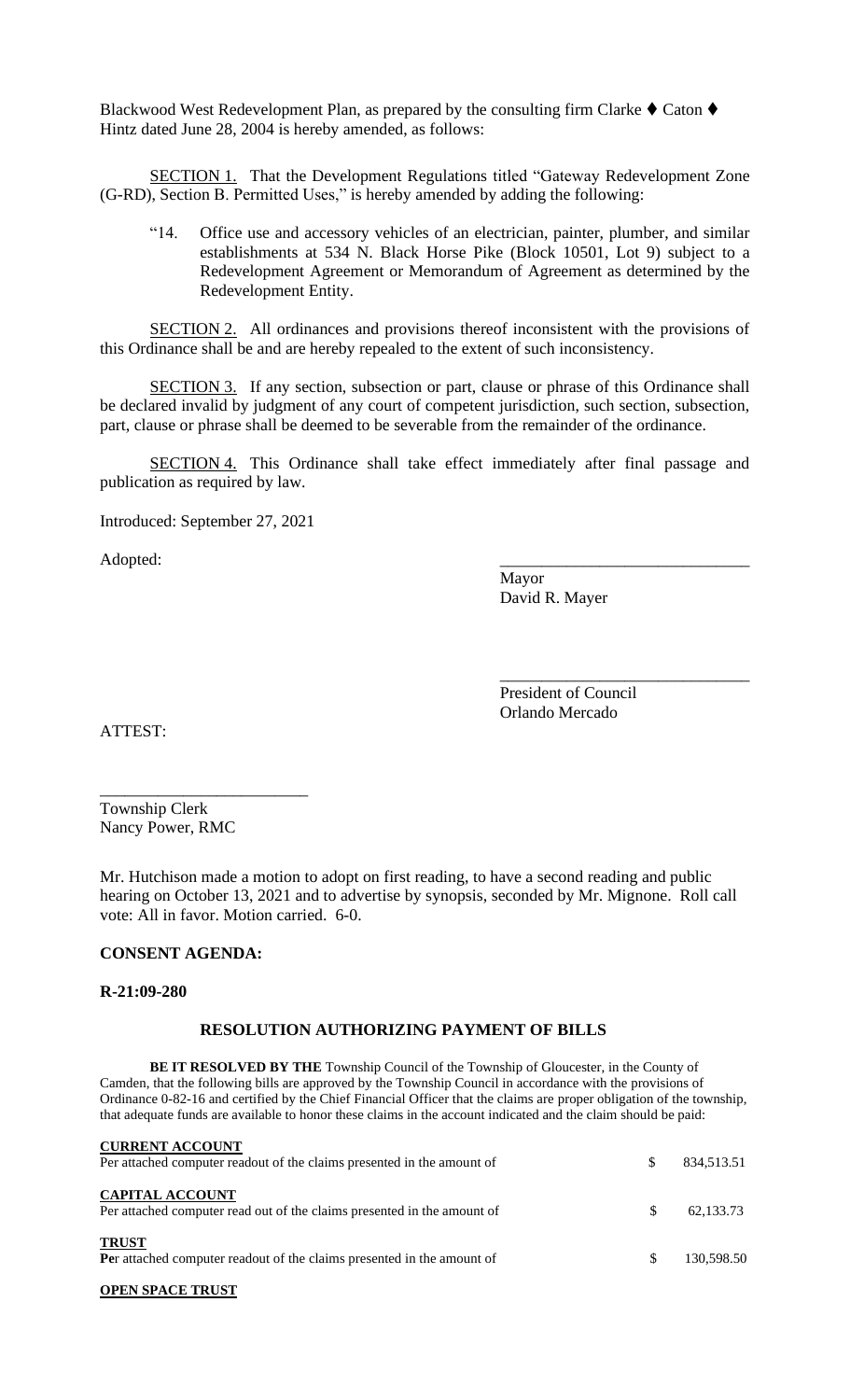| Per attached computer readout of the claims presented in the amount of                             | \$. | 28.195.10       |
|----------------------------------------------------------------------------------------------------|-----|-----------------|
| <b>DEVELOPERS ESCROW</b><br>Per attached computer readout of the claims presented in the amount of | S   | 2.935.00        |
| <b>MANUAL CHECKS</b><br>Per attached computer readout of the claims presented in the amount of     |     | \$10,761,343.05 |

Adopted: September 27, 2021

\_\_\_\_\_\_\_\_\_\_\_\_\_\_\_\_\_\_\_\_\_\_\_\_\_\_

ATTEST:

President of Council Orlando Mercado

Township Clerk, Nancy Power, RMC

Mr. Hutchison made a motion to accept, seconded by Mrs. Grace. Roll call vote: All in favor. Motion carried. 6-0.

#### **R-21:09-281**

## **RESOLUTION AUTHORIZING REFUNDS FROM THE DEPARTMENT OF VITAL STATISTICS**

**BE IT RESOLVED,** by the Township Council of the Township of Gloucester that the following refunds be and are hereby authorized:

Incorrect Fees

Vincenzo Vescuso 9 Magnolia Dr. Blackwood, NJ 08012

Thomas McKenna 49A Blenheim-Erial Rd. Blackwood, NJ 08012

Ryan McKenna 590 Lower Landing Rd. Apt 49B Blackwood, NJ 08012

Total Amount - \$10.00

Adopted: September 27, 2021

\_\_\_\_\_\_\_\_\_\_\_\_\_\_\_\_\_\_\_\_\_\_\_\_\_\_\_\_\_\_\_\_\_\_\_\_\_\_\_\_

President of Council Orlando Mercado

\_\_\_\_\_\_\_\_\_\_\_\_\_\_\_\_\_\_\_\_\_\_\_\_\_\_\_\_\_\_\_\_\_\_\_\_

ATTEST: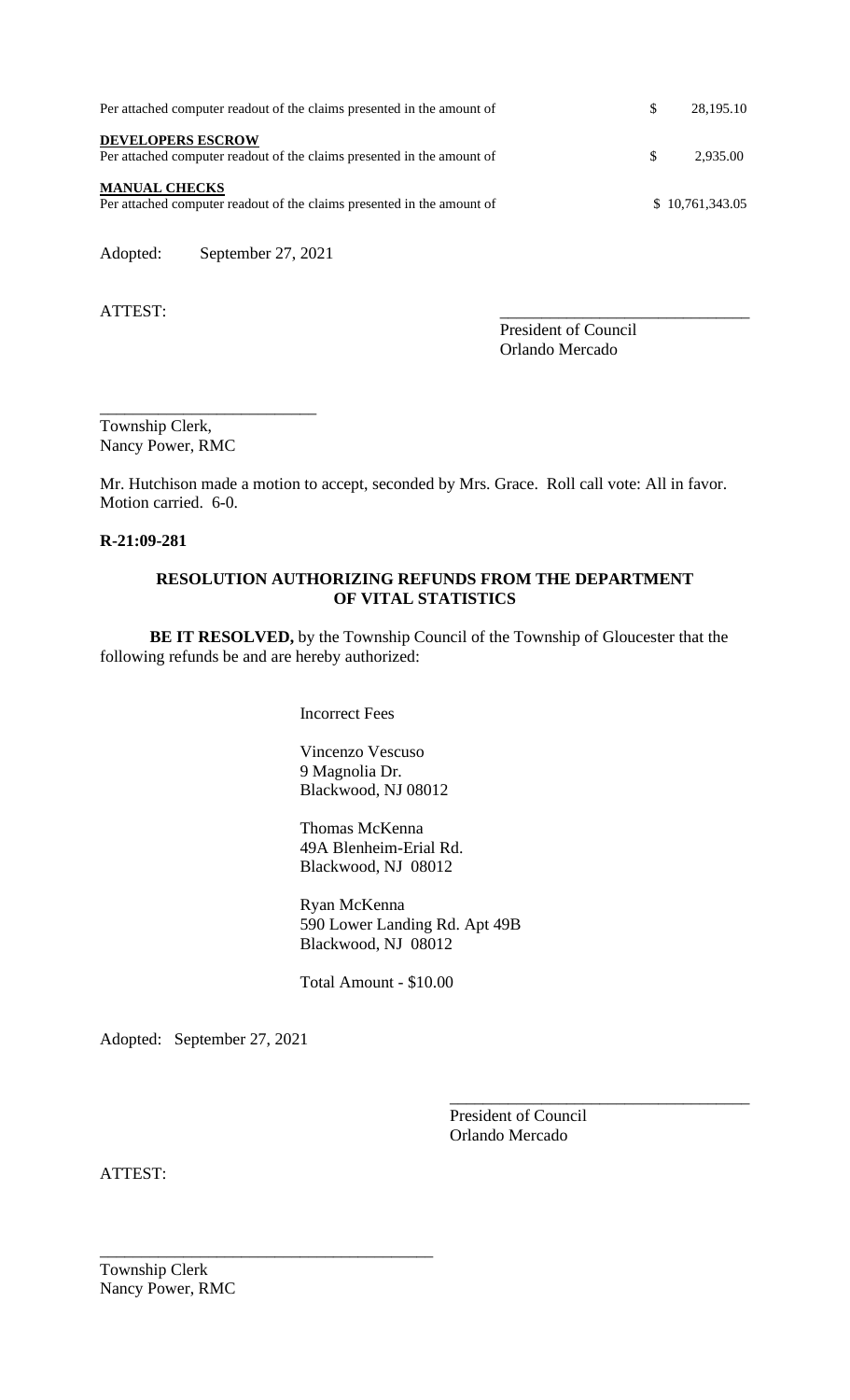Mr. Hutchison made a motion to accept, seconded by Mrs. Grace. Roll call vote: All in favor. Motion carried. 6-0.

#### **R-21:09-282**

## **RESOLUTION AUTHORIZING REFUNDS FROM THE DEPARTMENT OF FINANCE**

**BE IT RESOLVED** by the Township Council of the Township of Gloucester that the following refunds be and are hereby authorized:

> #7661-131009RA Gloucester Premium Outlets 1200 S. Black Horse Pike Block 13199-1 Asset Management Consultants 12841 Fitzwater Drive Nokesville, VA 20181 Balance of unexpended funds: \$888.99

#8654-131009ONSITE Gloucester Premium Outlets-On site inspection 1200 S. Black Horse Pike Block 13199-1 Asset Management Consultants 12841 Fitzwater Drive Nokesville, VA 20181 Balance of unexpended funds: \$20,126.94

Adopted: September 27, 2021

President of Council Orlando Mercado

\_\_\_\_\_\_\_\_\_\_\_\_\_\_\_\_\_\_\_\_\_\_\_\_\_\_\_\_\_\_\_\_\_\_\_\_

ATTEST:

Township Clerk Nancy Power, RMC

\_\_\_\_\_\_\_\_\_\_\_\_\_\_\_\_\_\_\_\_\_\_\_\_\_\_\_\_\_\_\_\_\_\_\_\_\_\_\_\_

Mr. Hutchison made a motion to accept, seconded by Mrs. Grace. Roll call vote: All in favor. Motion carried. 6-0.

#### **R-21:09-283**

#### **RESOLUTION AUTHORIZING RELEASE OF SECURITIES FOR SIMON/PREIT GLOUCESTER DEVELOPMENT, LLC IN THE TOWNSHIP OF GLOUCESTER**

**WHEREAS**, the developer of the Gloucester Premium Outlets has supplied the Township of Gloucester with securities for site improvements located at 1125 South Black Horse Pike, Block 13199, Lot 1, Block 13106, Lot 1, and Block 13105, Lot 1 within the Township of Gloucester; and

**WHEREAS**, the Engineer has inspected this project and has given his report to the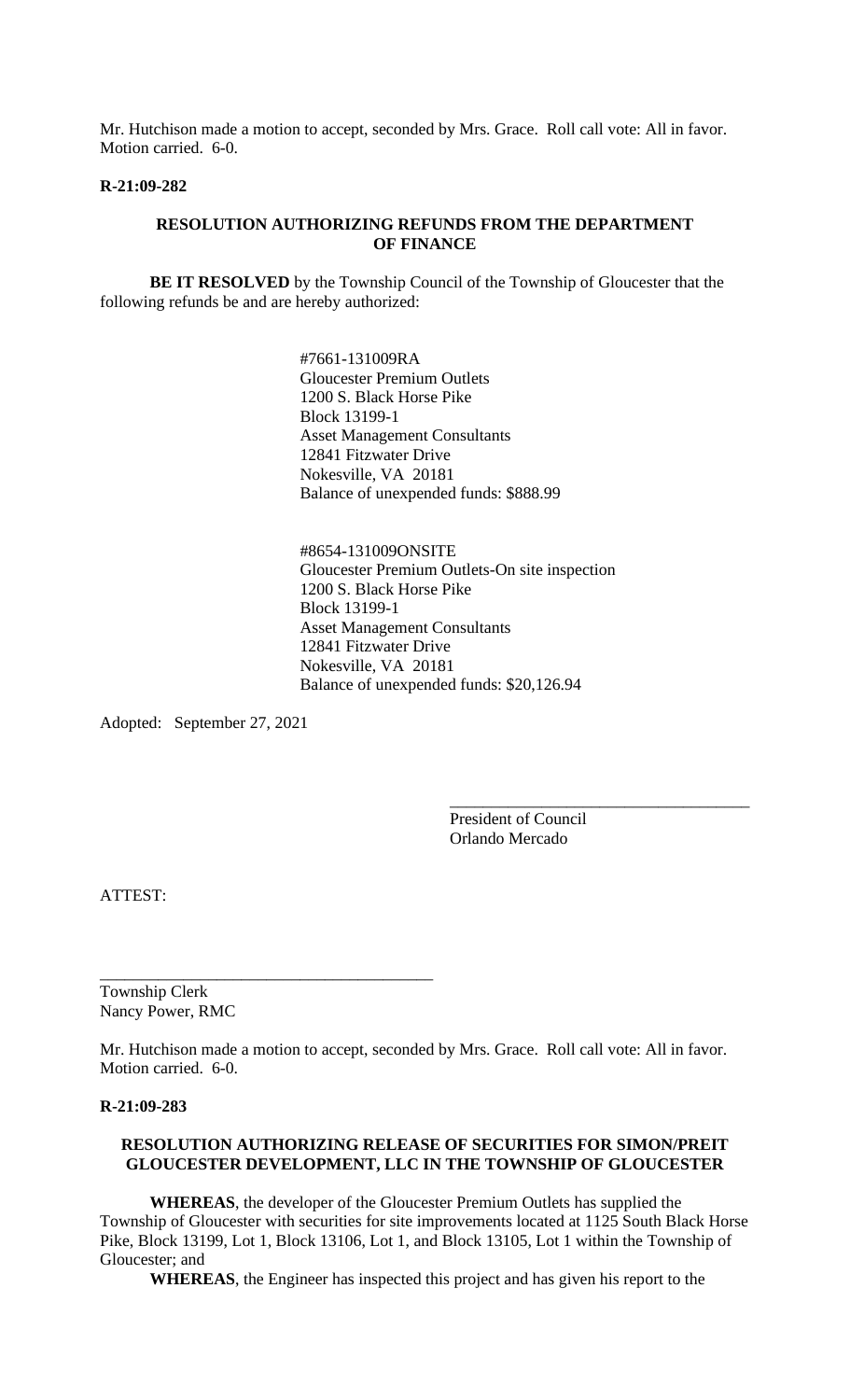Township Council of the Township of Gloucester;

**WHEREAS,** the established cash guarantees have previously been released. **NOW, THEREFORE, BE IT RESOLVED** that the Township Council of the Township of Gloucester does hereby authorize the release of the accumulated interest in the amount of \$2,159.39.

Adopted: September 27, 2021

President of Council Orlando Mercado

ATTEST:

Township Clerk Nancy Power, RMC

Mr. Hutchison made a motion to accept, seconded by Mrs. Grace. Roll call vote: All in favor. Motion carried. 6-0.

**R-21:09-284**

# **RESOLUTION AUTHORIZING REFUNDING OF TAXES**

**BE IT RESOLVED**, by the Township Council of the Township of Gloucester authorizing the refunding of the following credit balances:

| <b>BLOCK LOT</b> |   | NAME AND ADDRESS YEAR                                                                               |      | <b>AMOUNT REASON</b> |                              |
|------------------|---|-----------------------------------------------------------------------------------------------------|------|----------------------|------------------------------|
| 17702            | 7 | American Title Abstract<br>137 Greentree Rd.<br>Turnersville, NJ 08012<br><b>Attn: Scott Newman</b> | 2021 |                      | \$1,496.08 Duplicate Payment |

Adopted**:** September 27, 2021

President of Council Orlando Mercado

\_\_\_\_\_\_\_\_\_\_\_\_\_\_\_\_\_\_\_\_\_\_\_\_\_\_\_\_\_\_\_\_\_\_

ATTEST:

Township Clerk Nancy Power, RMC

\_\_\_\_\_\_\_\_\_\_\_\_\_\_\_\_\_\_\_\_\_\_\_\_\_\_\_\_\_\_\_

Mr. Hutchison made a motion to accept, seconded by Mrs. Grace. Roll call vote: All in favor. Motion carried. 6-0.

**R-21:09-285**

## **RESOLUTION TO AUTHORIZE THE TAX COLLECTOR TO GRANT SENIOR CITIZEN, DISABLED, OR VETERAN DEDUCTION FOR THE YEAR 2021 AS INDICATED AND TO ADJUST ANY BALANCE**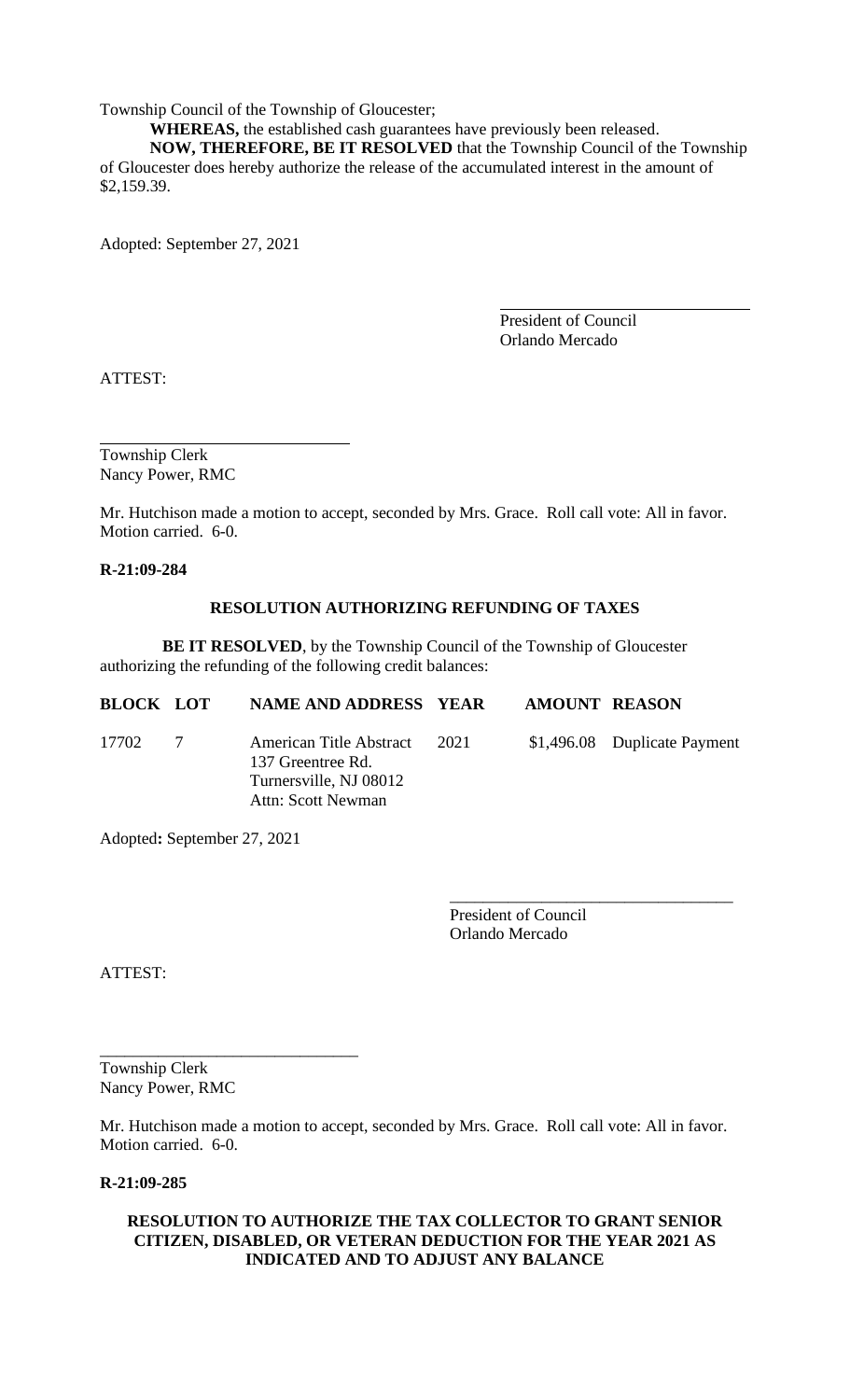**WHEREAS**, the following applicants are the owners of a residential property located in the Township of Gloucester, and,

**WHEREAS**, they have properly filed an application for a Senior Citizen, Disabled, or Veteran Deduction with proof of eligibility, and

**WHEREAS**, the Assessor has reviewed and approved said application and adjusted the records for 2021,

 **NOW, THEREFORE, BE IT RESOLVED** by the Township Council of the Township of Gloucester that the Tax Collector is authorized to grant said deduction and/or adjust any resulting balances for the year 2021 and refund any balances for the amounts indicated.

| <b>Block</b> | Lot            | <b>Name</b>              | <b>Comment</b>                          | <b>Amount of Deduction</b> |
|--------------|----------------|--------------------------|-----------------------------------------|----------------------------|
| 406          | $\overline{2}$ | Francis Lafferty         | Add Senior<br>Deduction 2021            | 250.00                     |
| 8803         | 17             | Anthony Caruolo          | Add Veteran<br>Deduction 2021           | 250.00                     |
| 9705         | 13             | <b>Marion Zieman</b>     | <b>Add Senior</b><br>Deduction 2021     | 250.00                     |
| 10701        | 18             | Janice Doe               | <b>Add Senior</b><br>Deduction 2021     | 250.00                     |
| 12405        | 5              | Walter Ciesielka         | Add Senior<br>Deduction 2021            | 250.00                     |
| 12611        | 3              | Mark Siracusa            | <b>Add Disability</b><br>Deduction 2021 | 250.00                     |
| 13602        | 26             | Robert DePasquale        | Add Veteran<br>Deduction 2021           | 250.00                     |
| 15302        | 19             | <b>Jason Clark Stowe</b> | Add Veteran<br>Deduction 2021           | 250.00                     |
| 15701        | 49             | <b>Robert Fox</b>        | <b>Add Senior</b><br>Deduction 2021     | 250.00                     |
| 16115        | 8              | <b>Michael Dengel</b>    | <b>Add Senior</b><br>Deduction 2021     | 250.00                     |
| 18501        | 2.63           | James Palombardo         | <b>Add Senior</b><br>Deduction 2021     | 250.00                     |
| 19905        | $\overline{2}$ | Mary Jessen              | <b>Add Senior</b><br>Deduction 2021     | 250.00                     |

ADOPTED: September 27, 2021

\_\_\_\_\_\_\_\_\_\_\_\_\_\_\_\_\_\_\_\_\_\_\_\_\_\_\_\_\_\_

President of Council Orlando Mercado

\_\_\_\_\_\_\_\_\_\_\_\_\_\_\_\_\_\_\_\_\_\_\_\_\_\_\_\_\_\_\_\_\_

Township Clerk Nancy Power, RMC

Mr. Hutchison made a motion to accept, seconded by Mrs. Grace. Roll call vote: All in favor. Motion carried. 6-0.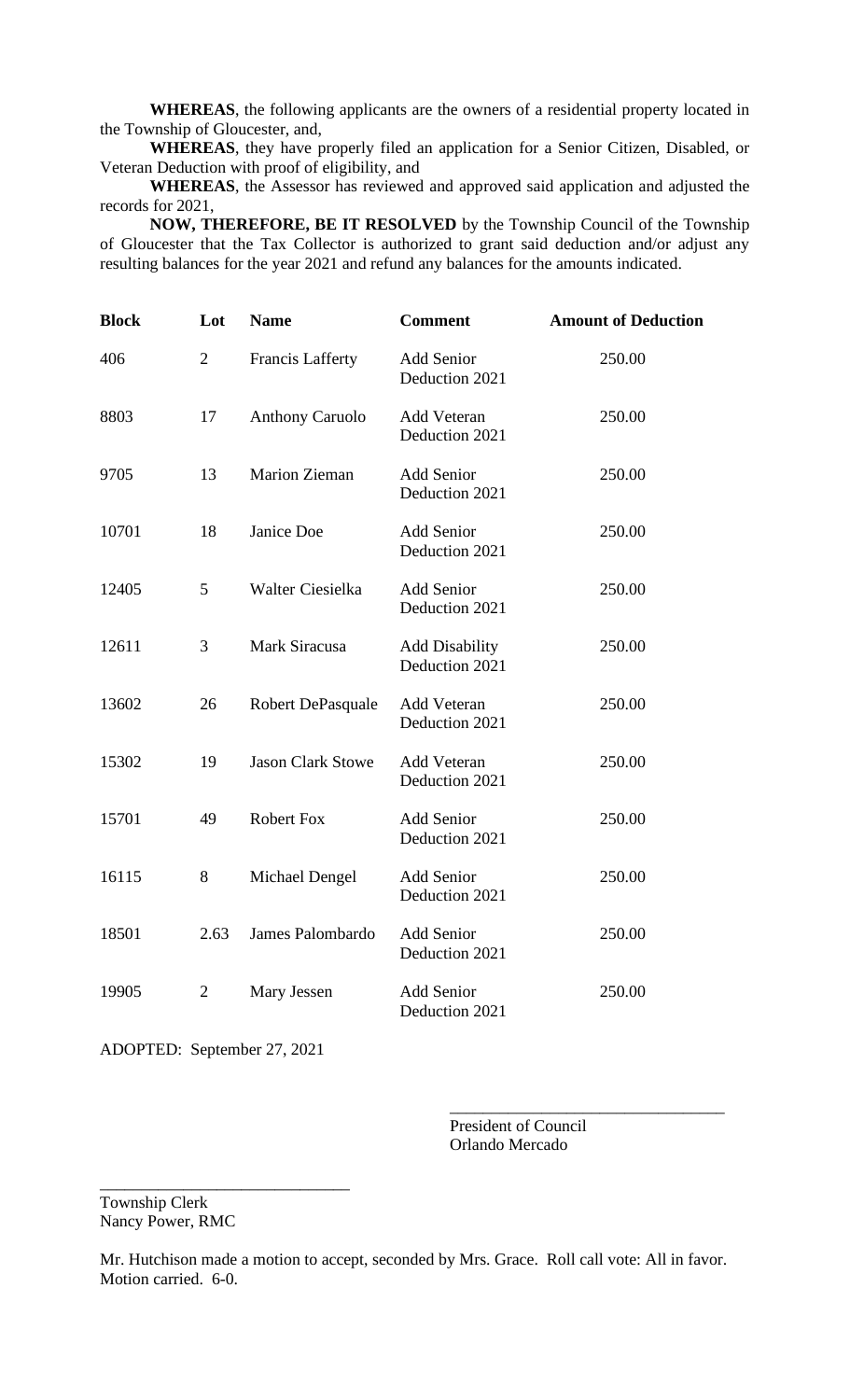## **R-21:09-286 RESOLUTION TO ALLOW DISABLED VETERAN OR OTHER EXEMPTIONS AND CREDITS FOR TAX YEAR 2021 3rd AND 4TH QUARTERS AND 2022 AND TO AUTHORIZE THE TAX COLLECTOR TO CREDIT TAXES AND REFUND ANY OVERPAYMENTS**

**WHEREAS**, the following names are owners and residents of property in the Township of Gloucester, and

**WHEREAS**, they have made proper application for Total and Permanent Service-Connected Disability tax exempt status on their property designated with the block and lots listed below and,

**WHEREAS**, they have submitted proper evidence of Total and Permanent Disability rating from the U.S. Veterans Administration in accordance with State Regulations.

**THEREFORE, BE IT RESOLVED** by the Township Council of the Township of Gloucester that the Tax Collector is authorized to grant said exemption, credit property taxes as stated 2021 and 2022 and refund any resulting credit balances.

| <b>Block Lot</b><br>7602 21 | <b>Name</b><br>Bryan Boggs | <b>Comment</b><br><b>Add Disabled Veteran</b><br><b>Tax Exemption</b><br>As Of 07/23/21 | <b>Amount to be Credited</b><br>$2021 - $3,285.06$<br>$2022 - $3,942.07$<br>Assessment $-195,200$ |
|-----------------------------|----------------------------|-----------------------------------------------------------------------------------------|---------------------------------------------------------------------------------------------------|
| 11109 21                    | Daniel Wang                | <b>Add Disabled Veteran</b><br><b>Tax Exemption</b><br>As Of 8/17/21                    | $2021 - $2,725.12$<br>2022 - \$4,087.68<br>Assessment $-208,600$                                  |
| 19703 6                     | Joseph Kalitz              | <b>Add Disabled Veteran</b><br>Tax Exemption<br>As Of $9/5/21$                          | $2021 - $1,732.30$<br>2022 - \$3,462.03<br>Assessment $-171,600$                                  |

Adopted: September 27, 2021

President of Council Orlando Mercado

\_\_\_\_\_\_\_\_\_\_\_\_\_\_\_\_\_\_\_\_\_\_\_\_\_\_\_\_\_\_\_\_

\_\_\_\_\_\_\_\_\_\_\_\_\_\_\_\_\_\_\_\_\_\_\_\_\_\_\_\_\_\_\_\_ Township Clerk Nancy Power, RMC

Mr. Hutchison made a motion to accept, seconded by Mrs. Grace. Roll call vote: All in favor. Motion carried. 6-0.

#### **R-21:09-287**

#### **RESOLUTION REQUESTING THE INSERTION OF A SPECIAL ITEM OF REVENUE IN THE BUDGET OF ANY COUNTY OR MUNICIPALITY PURSUANT TO N.J.S.A. 40A:4-87 (Chapter 159 P.L. 1948)**

**WHEREAS,** N.J.S.A. 40A:4-87 provides that the Director of the Division of Local Finance may approve the insertion of any special item of revenue in the budget of any County or Municipality when such item has been made available by Law and the amount thereof was not determined at the time of the adoption of the budget, and

**WHEREAS,** said Director may also approve the insertion of an item of appropriation for equal amount.

**WHEREAS,** the Chief Financial Officer has certified that the Township has received a grant in the amount of \$20,390.49 Drunk Driving Enforcement Grant.

**NOW THEREFORE, BE IT RESOLVED** that the Township of Gloucester hereby requests the Director of Division of Local Finance to approve the insertion of an item of revenue in the 2021 CY Budget in the amount of \$20,390.49 which item is now available as revenue from the receipt of the Drunk Driving Enforcement Grant.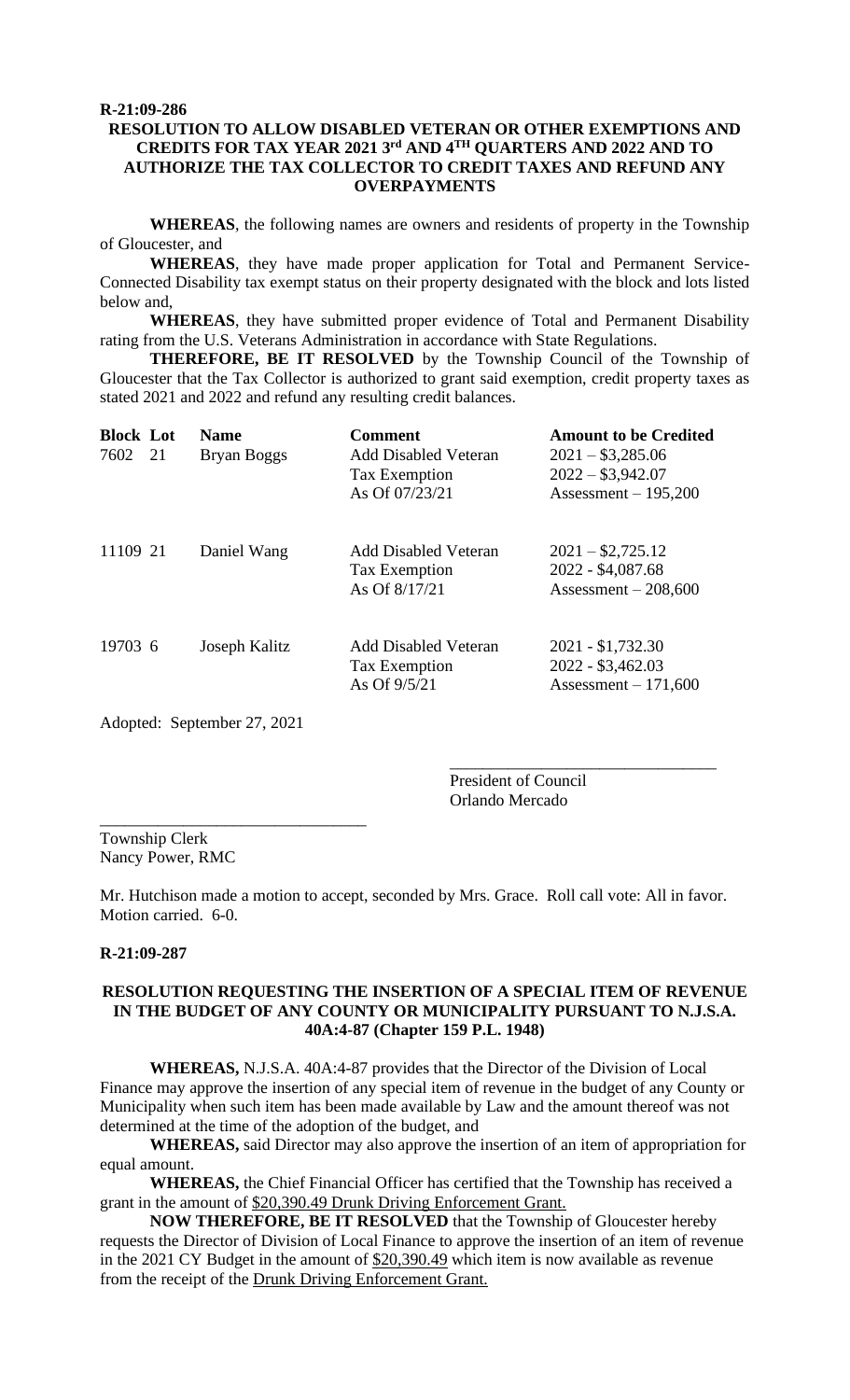**BE IT FURTHER RESOLVED** that a like sum of \$20,390.49 is hereby appropriated under the caption of:

> OPERATIONS "EXCLUDED FROM CAP" Drunk Driving Enforcement Grant \$20,390.49

**BE IT FURTHER RESOLVED** that the Township CFO email a certified copy of this resolution to the Director of Local Government Services for approval.

Adopted: September 27, 2021

\_\_\_\_\_\_\_\_\_\_\_\_\_\_\_\_\_\_\_\_\_\_\_\_\_\_\_\_\_\_\_\_

President of Council Orlando Mercado

\_\_\_\_\_\_\_\_\_\_\_\_\_\_\_\_\_\_\_\_\_\_\_\_\_\_\_\_\_\_

ATTEST:

Township Clerk Nancy Power, RMC

Mr. Hutchison made a motion to accept, seconded by Mrs. Grace. Roll call vote: All in favor. Motion carried. 6-0.

#### **R-21:09-288**

## **RESOLUTION REQUESTING THE INSERTION OF A SPECIAL ITEM OF REVENUE IN THE BUDGET OF ANY COUNTY OR MUNICIPALITY PURSUANT TO N.J.S.A. 40A:4-87 (Chapter 159 P.L. 1948)**

**WHEREAS,** N.J.S.A. 40A:4-87 provides that the Director of the Division of Local Finance may approve the insertion of any special item of revenue in the budget of any County or Municipality when such item has been made available by Law and the amount thereof was not determined at the time of the adoption of the budget, and

**WHEREAS,** said Director may also approve the insertion of an item of appropriation for equal amount.

**WHEREAS,** the Chief Financial Officer has certified that the Township has received a grant in the amount of \$8,725.29 Body Armor Grant.

**NOW THEREFORE, BE IT RESOLVED** that the Township of Gloucester hereby requests the Director of Division of Local Finance to approve the insertion of an item of revenue in the 2021 CY Budget in the amount of \$8,725.29 which item is now available as revenue from the receipt of the Body Armor Grant.

**BE IT FURTHER RESOLVED** that a like sum of \$8,725.29 is hereby appropriated under the caption of:

> OPERATIONS "EXCLUDED FROM CAP" Body Armor Grant \$8,725.29

**BE IT FURTHER RESOLVED** that the Township CFO email a certified copy of this resolution to the Director of Local Government Services for approval.

Adopted: September 27, 2021

\_\_\_\_\_\_\_\_\_\_\_\_\_\_\_\_\_\_\_\_\_\_\_\_\_\_\_\_\_\_\_\_

President of Council Orlando Mercado

\_\_\_\_\_\_\_\_\_\_\_\_\_\_\_\_\_\_\_\_\_\_\_\_\_\_\_\_\_\_

ATTEST:

Township Clerk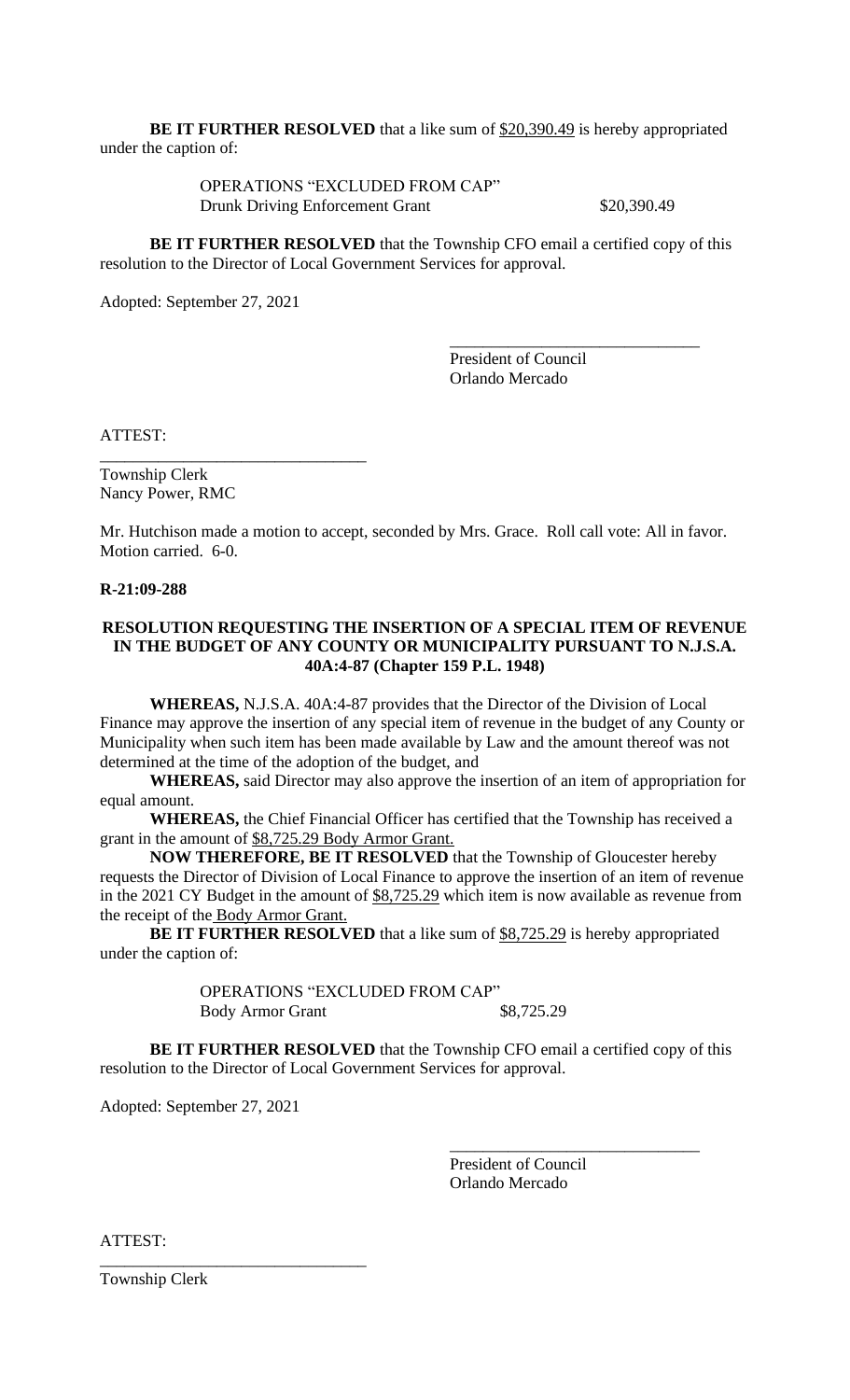Nancy Power, RMC

Mr. Hutchison made a motion to accept, seconded by Mrs. Grace. Roll call vote: All in favor. Motion carried. 6-0.

#### **R-21:09-289**

## **RESOLUTION REQUESTING THE INSERTION OF A SPECIAL ITEM OF REVENUE IN THE BUDGET OF ANY COUNTY OR MUNICIPALITY PURSUANT TO N.J.S.A. 40A:4-87 (Chapter 159 P.L. 1948)**

**WHEREAS,** N.J.S.A. 40A:4-87 provides that the Director of the Division of Local Finance may approve the insertion of any special item of revenue in the budget of any County or Municipality when such item has been made available by Law and the amount thereof was not determined at the time of the adoption of the budget, and

**WHEREAS,** said Director may also approve the insertion of an item of appropriation for equal amount.

**WHEREAS,** the Chief Financial Officer has certified that the Township has received a grant in the amount of \$5,970.00 Drive Sober Get Pulled Over Grant.

**NOW THEREFORE, BE IT RESOLVED** that the Township of Gloucester hereby requests the Director of Division of Local Finance to approve the insertion of an item of revenue in the 2021 CY Budget in the amount of \$5,970.00 which item is now available as revenue from the receipt of the Drive Sober Get Pulled Over Grant.

**BE IT FURTHER RESOLVED** that a like sum of \$5,970.00 is hereby appropriated under the caption of:

> OPERATIONS "EXCLUDED FROM CAP" Diver Sober Get Pulled Over Grant \$5,970.00

**BE IT FURTHER RESOLVED** that the Township CFO email a certified copy of this resolution to the Director of Local Government Services for approval.

Adopted: September 27, 2021

\_\_\_\_\_\_\_\_\_\_\_\_\_\_\_\_\_\_\_\_\_\_\_\_\_\_\_\_\_\_\_\_

President of Council Orlando Mercado

\_\_\_\_\_\_\_\_\_\_\_\_\_\_\_\_\_\_\_\_\_\_\_\_\_\_\_\_\_\_

ATTEST:

Township Clerk Nancy Power, RMC

Mr. Hutchison made a motion to accept, seconded by Mrs. Grace. Roll call vote: All in favor. Motion carried. 6-0.

**R-21:09-290**

#### **RESOLUTION REQUESTING THE INSERTION OF A SPECIAL ITEM OF REVENUE IN THE BUDGET OF ANY COUNTY OR MUNICIPALITY PURSUANT TO N.J.S.A. 40A:4-87 (Chapter 159 P.L. 1948)**

**WHEREAS,** N.J.S.A. 40A:4-87 provides that the Director of the Division of Local Finance may approve the insertion of any special item of revenue in the budget of any County or Municipality when such item has been made available by Law and the amount thereof was not determined at the time of the adoption of the budget, and

**WHEREAS,** said Director may also approve the insertion of an item of appropriation for equal amount.

**WHEREAS,** the Chief Financial Officer has certified that the Township has received a grant in the amount of \$344,857.00 NJDOT 2021 Grant – Reconstruction of Kelly Driver Road.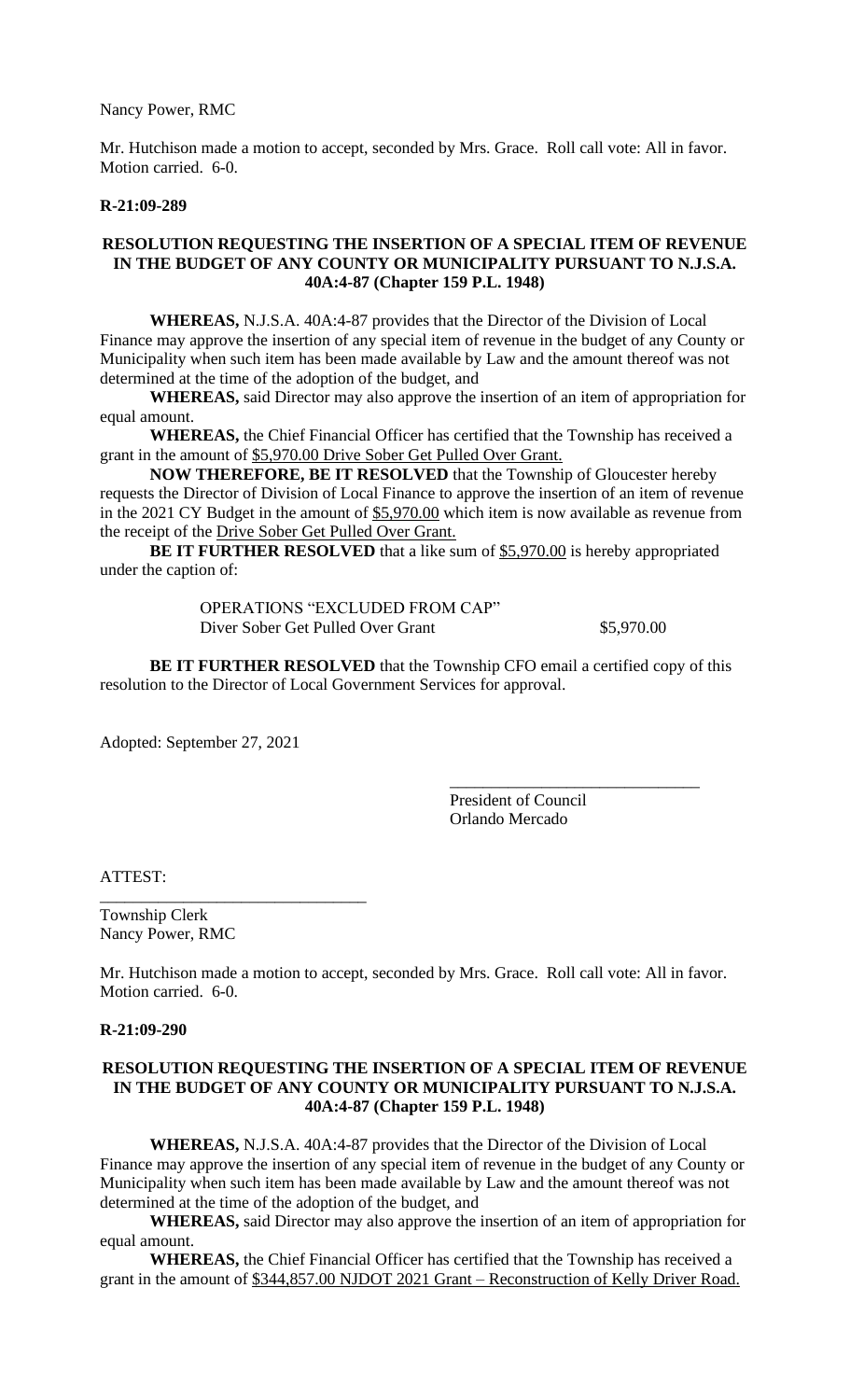**NOW THEREFORE, BE IT RESOLVED** that the Township of Gloucester hereby requests the Director of Division of Local Finance to approve the insertion of an item of revenue in the 2021 CY Budget in the amount of \$344,857.00 which item is now available as revenue from the receipt of the NJDOT 2021 Grant – Reconstruction of Kelly Driver Road.

**BE IT FURHER RESOLVED** that a like sum of \$344,857.00 is hereby appropriated under the caption of:

> OPERATIONS "EXCLUDED FROM CAP" NJDOT 2021 Grant – Reconstruction of Kelly Driver Road \$344,857.00

**BE IT FURTHER RESOLVED** that the Township CFO email a certified copy of this resolution to the Director of Local Government Services for approval.

Adopted: September 27, 2021

\_\_\_\_\_\_\_\_\_\_\_\_\_\_\_\_\_\_\_\_\_\_\_\_\_\_\_\_\_\_\_\_

President of Council Orlando Mercado

\_\_\_\_\_\_\_\_\_\_\_\_\_\_\_\_\_\_\_\_\_\_\_\_\_\_\_\_\_\_

ATTEST:

Township Clerk Nancy Power, RMC

Mr. Hutchison made a motion to accept, seconded by Mrs. Grace. Roll call vote: All in favor. Motion carried. 6-0.

#### **R-21:09-291**

#### **RESOLUTION REQUESTING THE INSERTION OF A SPECIAL ITEM OF REVENUE IN THE BUDGET OF ANY COUNTY OR MUNICIPALITY PURSUANT TO N.J.S.A. 40A:4-87 (Chapter 159 P.L. 1948)**

**WHEREAS,** N.J.S.A. 40A:4-87 provides that the Director of the Division of Local Finance may approve the insertion of any special item of revenue in the budget of any County or Municipality when such item has been made available by Law and the amount thereof was not determined at the time of the adoption of the budget, and

**WHEREAS,** said Director may also approve the insertion of an item of appropriation for equal amount.

**WHEREAS,** the Chief Financial Officer has certified that the Township has received a grant in the amount of \$103,035.00 for Safe and Secure Grant. .

**NOW THEREFORE, BE IT RESOLVED** that the Township of Gloucester hereby requests the Director of Division of Local Finance to approve the insertion of an item of revenue in the 2021 CY Budget in the amount of \$103,035.00 which item is now available as revenue from the receipt of the Safe and Secure Grant.

**BE IT FURTHER RESOLVED** that a like sum of \$103,035.00 is hereby appropriated under the caption of:

> OPERATIONS "EXCLUDED FROM CAP" Safe and Secure Grant \$103,035.00

**BE IT FURTHER RESOLVED** that the Township CFO email a certified copy of this resolution to the Director of Local Government Services for approval.

Adopted: September 27, 2021

President of Council

\_\_\_\_\_\_\_\_\_\_\_\_\_\_\_\_\_\_\_\_\_\_\_\_\_\_\_\_\_\_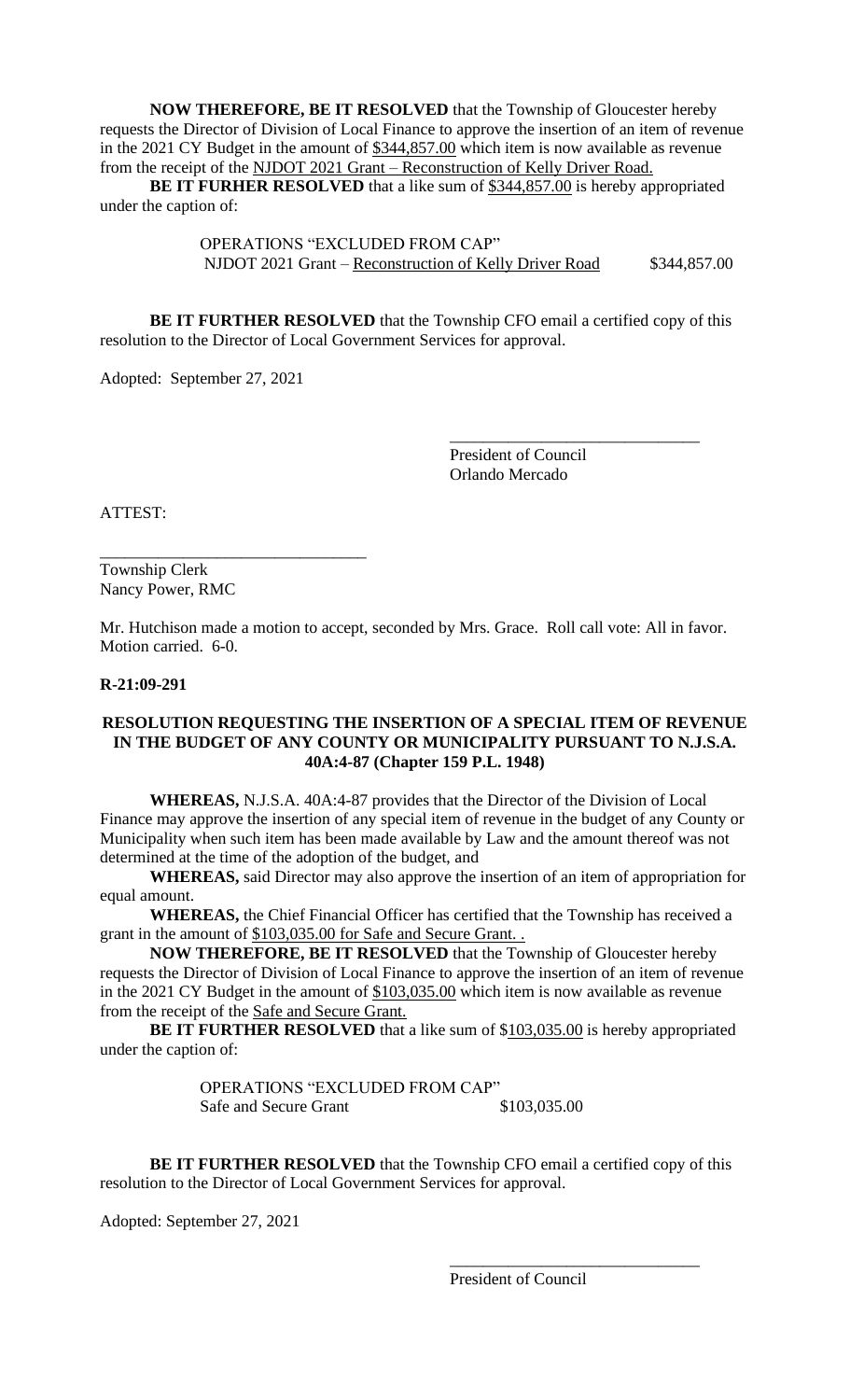Orlando Mercado

ATTEST:

Township Clerk Nancy Power, RMC

\_\_\_\_\_\_\_\_\_\_\_\_\_\_\_\_\_\_\_\_\_\_\_\_\_\_\_\_\_\_\_\_

Mr. Hutchison made a motion to accept, seconded by Mrs. Grace. Roll call vote: All in favor. Motion carried. 6-0.

## **R-21:09-292**

#### **RESOLUTION REQUESTING THE INSERTION OF A SPECIAL ITEM OF REVENUE IN THE BUDGET OF ANY COUNTY OR MUNICIPALITY PURSUANT TO N.J.S.A. 40A:4-87 (Chapter 159 P.L. 1948)**

**WHEREAS,** N.J.S.A. 40A:4-87 provides that the Director of the Division of Local Finance may approve the insertion of any special item of revenue in the budget of any County or Municipality when such item has been made available by Law and the amount thereof was not determined at the time of the adoption of the budget, and

**WHEREAS,** said Director may also approve the insertion of an item of appropriation for equal amount.

**WHEREAS,** the Chief Financial Officer has certified that the Township has received a grant in the amount of \$13,525.00 for Municipal Alliance Grant...

**NOW THEREFORE, BE IT RESOLVED** that the Township of Gloucester hereby requests the Director of Division of Local Finance to approve the insertion of an item of revenue in the 2021 CY Budget in the amount of  $$13,525.00$  which item is now available as revenue from the receipt of the Municipal Alliance Grant.

**BE IT FURTHER RESOLVED** that a like sum of \$13,525.00 is hereby appropriated under the caption of:

> OPERATIONS "EXCLUDED FROM CAP" Municipal Alliance Grant \$13,525.00

\_\_\_\_\_\_\_\_\_\_\_\_\_\_\_\_\_\_\_\_\_\_\_\_\_\_\_\_\_\_

**BE IT FURTHER RESOLVED** that the Township CFO email a certified copy of this resolution to the Director of Local Government Services for approval.

Adopted: September 27, 2021

\_\_\_\_\_\_\_\_\_\_\_\_\_\_\_\_\_\_\_\_\_\_\_\_\_\_\_\_\_\_\_\_

President of Council Orlando Mercado

ATTEST:

Township Clerk Nancy Power, RMC

Mr. Hutchison made a motion to accept, seconded by Mrs. Grace. Roll call vote: All in favor. Motion carried. 6-0.

## **R-21:09-293**

#### **RESOLUTION GRANTING PERMISSION TO THE BLACKWOOD FIRE COMPANY TO CONDUCT ITS ANNUAL CHRISTMAS PARADE**

**WHEREAS,** the Blackwood Fire Company requests permission from the Township Council of the Township of Gloucester to hold its annual Christmas Parade on Saturday, the 4 th of December, 2021 at 6:00 pm; and

**WHEREAS,** pursuant to State Law, the governing body of the Township of Gloucester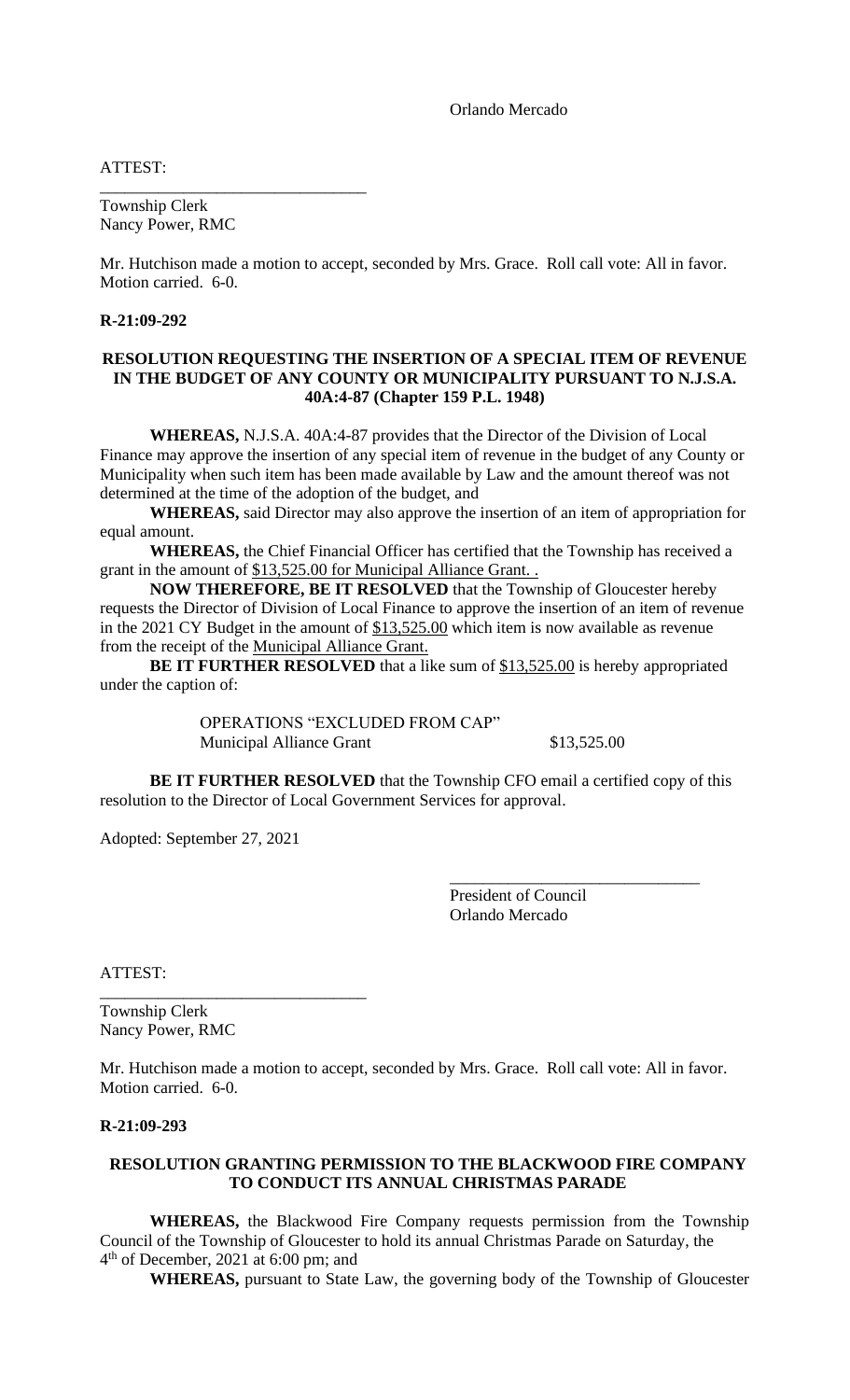must grant permission by Resolution authorizing such a parade, before a permit is issued by the State of New Jersey; and

**NOW, THEREFORE, IT IS HEREIN RESOLVED,** that the Blackwood Fire Company is hereby granted permission by the Township Council of the Township of Gloucester to conduct its annual Christmas Parade on the Black Horse Pike between Davistown Road and Church Street.

Adopted: September 27, 2021

President of Council Orlando Mercado

\_\_\_\_\_\_\_\_\_\_\_\_\_\_\_\_\_\_\_\_\_\_\_\_\_\_\_

ATTEST:

Township Clerk Nancy Power, RMC

\_\_\_\_\_\_\_\_\_\_\_\_\_\_\_\_\_\_\_\_\_\_\_\_\_\_\_

Mr. Hutchison made a motion to accept, seconded by Mrs. Grace. Roll call vote: All in favor. Motion carried. 6-0.

**R-21:09-294**

## **RESOLUTION OF THE TOWNSHIP COUNCIL OF THE TOWNSHIP OF GLOUCESTER, COUNTY OF CAMDEN COUNTY, STATE OF NEW JERSEY, NAMING SMITH BROTHERS REAL ESTATE, LLC, AS REDEVELOPER FOR BLOCK 11502 LOT 7 OF THE BLACKWOOD WEST REDEVELOPMENT AREA AND AUTHORIZING THE SIGNING OF A REDEVELOPMENT AGREEMENT**

**WHEREAS**, pursuant to provision of the Redevelopment and Housing Law of the State of New Jersey, N.J.S.A. 40A:12A-1, et seq., the Township Council of the Township of Gloucester did direct the Planning Board of the Township of Gloucester to conduct a preliminary investigation to determine an area in need of redevelopment in accordance with the Redevelopment and Housing Law of the State of New Jersey; and

**WHEREAS**, the Township Council of the Township of Gloucester did adopt the Redevelopment Area of the Township of Gloucester by Ordinance, and in accordance with the provisions of the Local redevelopment and Housing Law of the State of New Jersey, did designate itself as the Redevelopment Entity; and

**WHEREAS**, the Redeveloper did submit a proposal for the development of the property; and

**WHEREAS**, The Redevelopment and Housing Law authorizes the Township Council, as the Redevelopment Entity, to name a Redeveloper and to contract with a Redeveloper for any area of planning, construction or the undertaking of any project within the designated redevelopment area; and

**WHEREAS**, the Township Council and Redeveloper have engaged discussions concerning the construction of improvements to property within the Redevelopment Area; and

**WHEREAS**, the Redeveloper has agreed to redevelop premises known as within the Redevelopment Area as indicated.

**NOW, THEREFORE, BE IT RESOLVED,** by the Township Council of the Township of Gloucester as follows,

1. Smith Brothers Real Estate LLC, the intended property owner, is hereby designated Redeveloper for the area known and described as Block 11502 Lot 7, all within the Blackwood West Redevelopment Area District.

2. The Mayor of the Township of Gloucester, or other Official of the Township of Gloucester as may be designated, is hereby authorized to enter into a Redevelopment Agreement for the planning, construction, development or the undertaking of any project within the designated redevelopment area.

Adopted: September 27, 2021